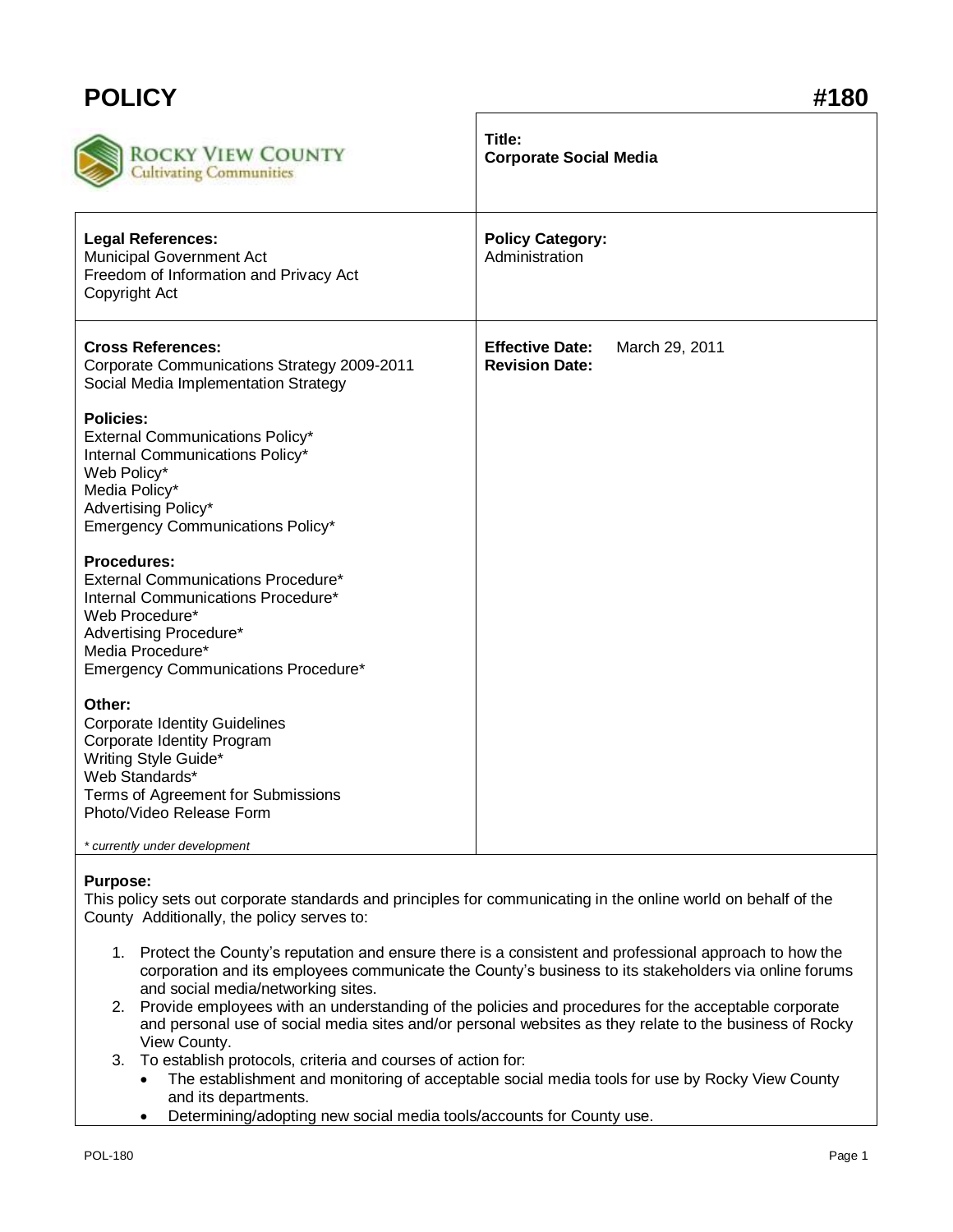- Administration of County social media tools.
- Providing timely, effective, and accurate information and responses using social media.
- Ensuring there is a mechanism in place to address controversial or sensitive matters relating to online content about Rocky View County, its business practices, or its employees.
- Ensuring appropriate records management and retention practices are in place for online forums and tools.
- Ensuring of the privacy of the public who engage or interact with the County via social media/networking tools is appropriately protected.

This policy applies to the freely accessible online (social media or web 2.0) tools that are used to produce, post and interact with text, images, video, and audio in order to communicate, share, collaborate, or network. This may include: blogs, social networks, videos and photos file sharing, podcasting, wikis, and other similar tools. For the purposes of this policy, "social media" refers to public-facing Rocky View County and third-party-hosted sites.

## **Definitions:**

- **"CAO"** means the Chief Administrative Officer appointed by Council in accordance with the *Municipal Government Act*, R.S.A. 2000, Chapter M-26.
- **"Municipal Government Act"** means an act of the legislature of the Province of Alberta, which authorizes and creates the governance of urban and rural municipalities throughout Alberta.
- **"Online Communications"** refers to the communications of information through the Internet for any purpose (i.e. information sharing, marketing, engagement). There are several different general categories of online communications, these include, but are not limited to:
- **Social Networking and Social Media** focus on building online communities of people who share interests and/or activities, or who are interested in exploring the interests and activities of others through two-way communication. Popular methods of social media/networking include: Facebook and Twitter.
- **Online Advertising** is a form of promotion that uses the Internet for the express purpose of delivering marketing messages to attract customers or sell products. Examples include ads placed on third-party websites or search engines and rich media ads.
- **E-mail Marketing** is a form of direct marketing which uses email as a means of communicating to an audience.
	- **"Rocky View"** or **"County"** refers to Rocky View County.
- **"Social Media Content Moderators"** are employees within the corporation who have been appointed to speak on behalf of the County via the updating of content on the County's social media sites and pages.
- **"Social Media Implementation Strategy"** refers to a document developed by Rocky View County to identify and establish the County's social media presence as a resource to be used in communications initiatives, issues management, project management, and day-to-day business operations.

## **Policy Statements:**

- 1. The County recognizes that its presence on social media sites is a useful tool to distribute information on County programs and services to online users and that a social media presence contributes to the image of the County.
- 2. The establishment and use of County social media sites are subject to approval by the CAO and/or the Communications Manager.
- 3. The use of all social networking sites by Rocky View County will adhere to:
	- a. Applicable provincial and federal laws, regulations and policies;
	- b. The Terms of Service of each social networking site; and
	- c. All Administrative, Human Resources, and Records Management policies and other applicable County policies and guidelines.

All new and existing social media tools being used to conduct Rocky View County business will be established and administered by an appointed social media content moderator from the Communications department and in accordance with Procedure 180.

4. Social Media Content Moderators shall monitor site content on a daily basis to ensure adherence to this Policy and the County's Social Media Procedures.